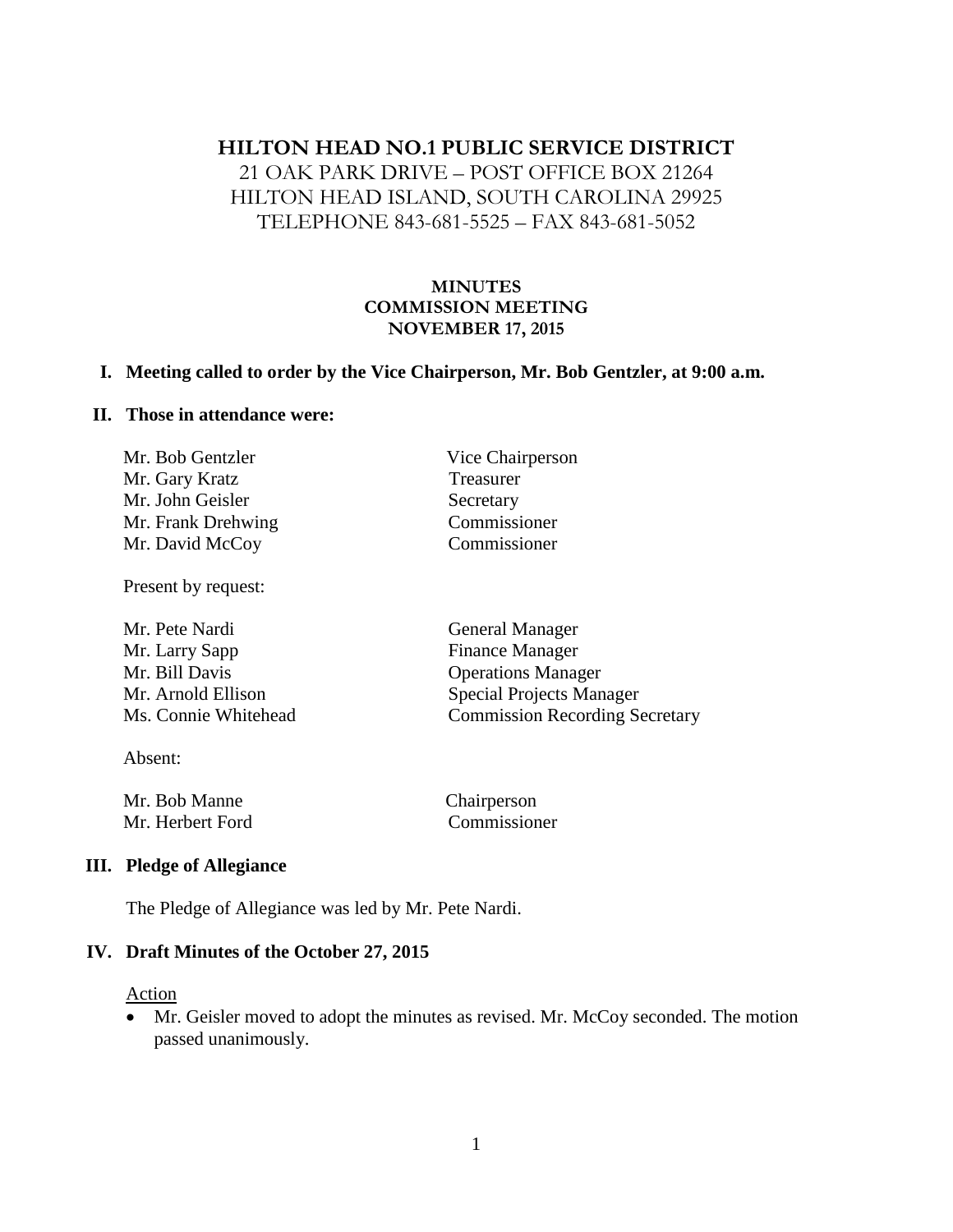## **V. Public Comment on Non-Agenda Items**

None

# **VI. September Financial Report**

Key Discussion Points

- Mr. Sapp presented the September Financial Report.
- Total Operating Revenues are 3.2% below budget due to decreased water sales resulting from high rainfall.
- Total Operating Expenses (excludes depreciation) are 0.08% under budget.
- Total Non-Operating Revenues are 17% below budget, but this line item will be closer to budget as more GO and Operations levies are realized during the next few months.
- Total Non-Operating Expenses are 29% below budget due to the bond refinancing that closed September 3, 2015.
- The implementation of GASB 68 as of June 30, 2015, resulted in a reduced unrestricted net position.
- The debt coverage ratio is projected at 1.42, versus the FY'16 budgeted projection of 1.38. This increase is related to the bond refinancing which closed September 3, 2015.
- Cash for operations decreased \$417,280 during the first quarter of FY'16. This decrease relates to funds expended and not yet reimbursed as of June 30, 2015. Unrestricted cash for operations is projected to improve over the next few months with the reimbursement of funds and GO and Operation levies.
- Restricted cash in the bank for capital activity and debt service decreased by \$1,894,696 during the first quarter of FY'15. This decrease is related to debt service payments and cash expended during the refinancing of bonds that closed September 3, 2015.
- The board recommends the Finance Committee and staff review financial ratio benchmarks and draft revised goals.
- The PSD's financial condition is stable.

#### **VII. Proposed 2016 Commission Meeting Calendar**

Key Discussion Points

- Staff presented the proposed 2016 commission meeting calendar for review by the board. A vote will be taken in December.
- The proposed calendar maintains the fourth-Tuesday-of-the-month meeting schedule, with three exceptions: the September meeting would be held on the third Tuesday due to the WEFTEC conference dates, and the November and December meetings would be held on the third Tuesdays due to the holidays.

# **VIII. Nominations for Commission Officers**

#### Key Discussion Points

- Mr. Drehwing nominated the current slate of officers to continue in their current seats.
- A vote on the nomination will be taken at the December meeting.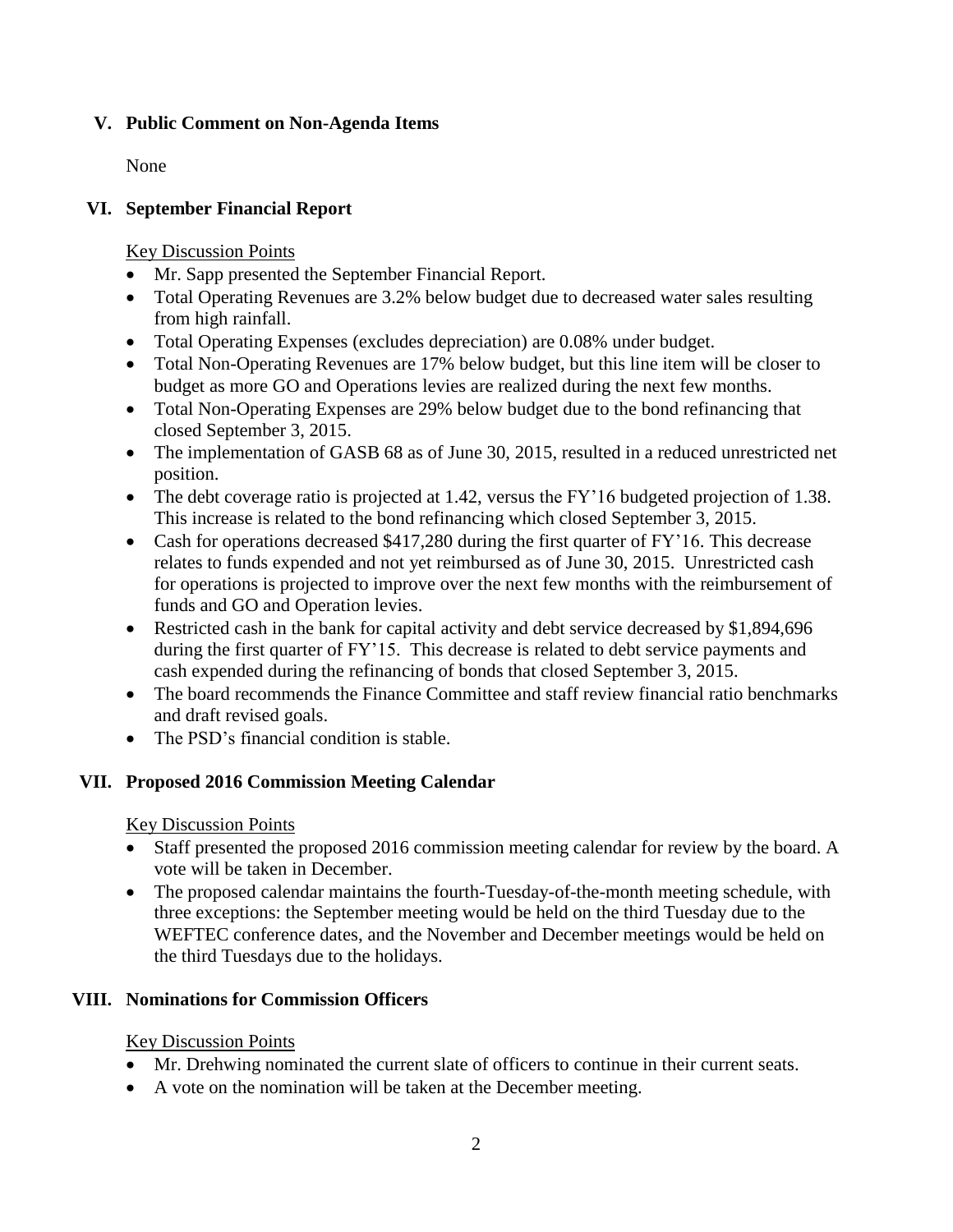### **IX. Commissioner and Committee Reports**

### **A. Finance Committee**

#### Key Discussion Points

• The Committee has not meet since the last board meeting but will meet Dec. 8 to review the draft audit and CAFR.

#### **B. Planning and Operations Committee**

#### Key Discussion Points

- The Committee has not met since the last board meeting.
- Mr. Gentzler and Mr. Nardi met with Dr. Steve Borgianini to review the final version of Dr. Borgianini's white paper on septic systems. Mr. Nardi prepared an executive summary for the document.
- Mr. Nardi will forward copies of the white paper to the Town, Community Foundation of the Lowcountry, and Russell Berry of DHEC.

## **C. Long Range Water Supply Planning Committee**

## Key Discussion Points

• The Committee has not met since the board meeting but will meet in December to review water supply issues.

# **D. Community and Personnel Relations Committee**

# Key Discussion Points

• The Committee has not met this month and has no formal report at this time.

#### **X. General Manager's Report**

Key Discussion Points

- Town Council affirmed its support for its 5-Year Sewer Plan at its Nov. 6 planning retreat, though no formal votes are taken at the retreat.
- Todd Ballantine conducted his dormant wetland monitoring Nov. 12 and 13.
- To date, the 2015 Customer Survey results show and 83% tap water approval rating and a 91% overall PSD approval rating.
- New security cameras were installed at the Customer Service Center this month. This was an FY'16 Staff Work Plan item.
- PSD financial auditor toured the RO Plant, ASR facility and Recycled Water Plant with Pete Nardi this month.
- The design, permitting and easement identification for Master Sewer Plan Areas #10 and #5 have been initiated.
- Gumtree customer sewer connections have begun.
- Bayshore Assisted Living paid capacity fees of \$288,000.
- The S.C. General Assembly will reconvene in January 2016.